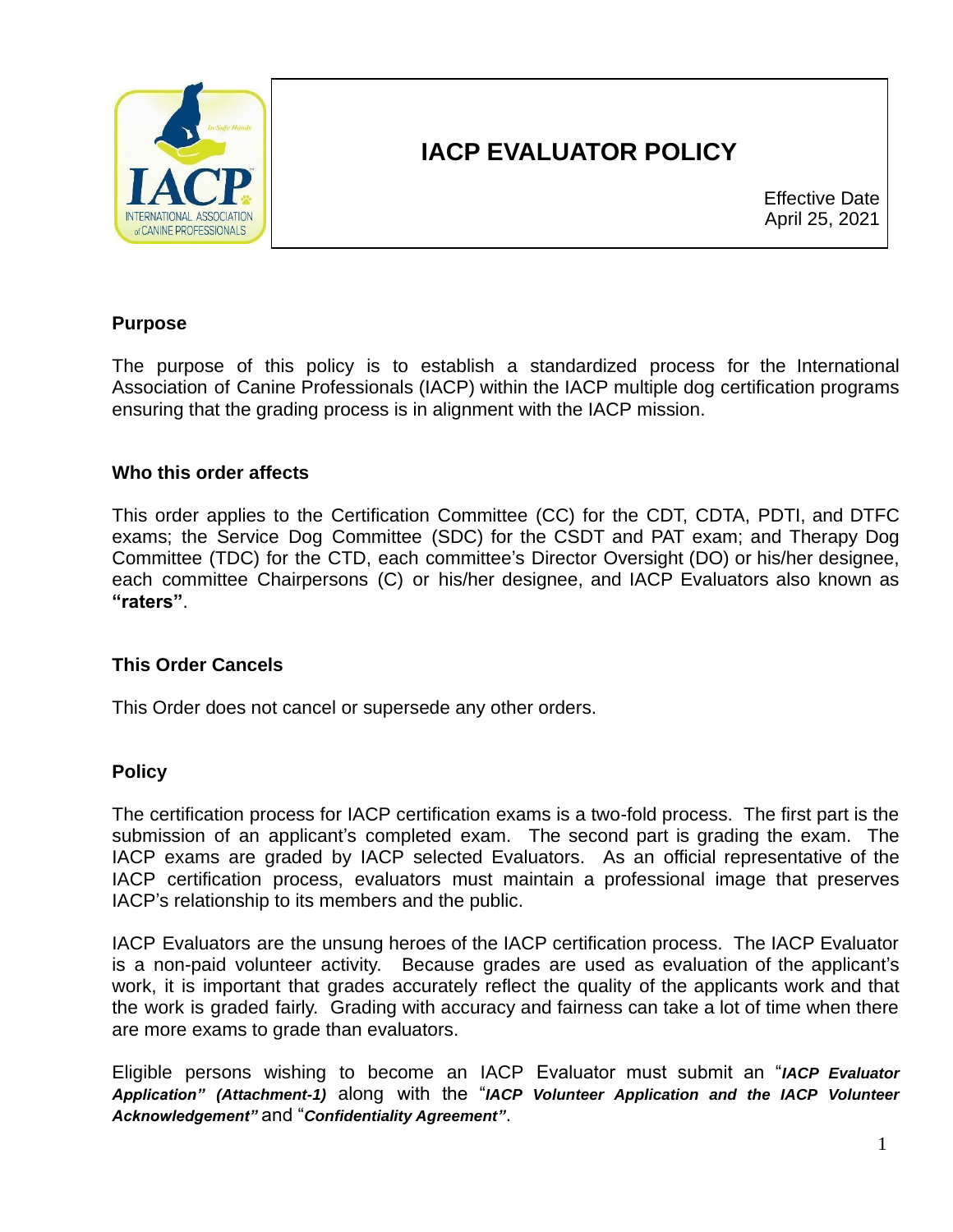## **Evaluator Eligibility Criteria**

All persons considering becoming an IACP Evaluator must have earned the same titled certification that they will grade as an IACP Evaluator. This determination is made to ensure that any person considering taking the exam in the future does not have an advantage over the grading process. The minimum experience requirements preferred are that the potential evaluator has earned and maintained the same titled certification for at least two years.

The two (2) year certification timeframe may waive the if the potential evaluator can demonstrate they meet the eligibility criteria by having more years of professional dog training experience than the certification being evaluated or is a subject matter expert (SME). The list for all IACP certifications is listed in *"IACP Evaluator Eligibility Criteria" Attachment-5.*

### **IACP Evaluator Duties**

IACP Evaluators must be willing to grade a minimum of four exams on a yearly basis. There is no maximum limit as to how many exams evaluators may grade. Exam submissions fluctuate throughout the year therefore evaluators may be asked to volunteer more than four times a year. Grading assignments are rotational depending on exam volume and demand.

The IACP Evaluator position is voluntary that does not include or guarantee any salary, money, or wages. IACP reserves the right to provide recognition or other types of awards on a limited basis as warranted to enhance the IACP mission.

IACP Evaluators must maintain confidentiality to their role as an active evaluator, divulge any information from an exam being evaluated, applicant's personal information should it be known to the evaluator, or grades.

#### **Exam Anonymity**

This section applies to the IACP Certification and IACP Therapy Dog certification exams. Due to the nature of the CSDT and the population of trainers, evaluator anonymity isn't possible. Exam's requiring anonymity that are submitted for grading will have the applicant's name visibly redacted from documents and replaced with a unique alphanumeric sequence. Any other personally identifying information on a document will be visibly redacted with a black line or shape. The exam will not identify the applicant's gender.

These IACP exams using video content, present a unique challenge as an evaluator will be able to see the applicant divulging gender at a minimum. The applicants were instructed to be mindful not to wear clothing, mention their name or business name, or display any logos that would reveal additional personal information, however an IACP Evaluator must recuse themselves if they recognize the applicants identity.

IACP Evaluators are also issued a unique alphanumeric sequence identifier in lieu of the evaluator's actual name.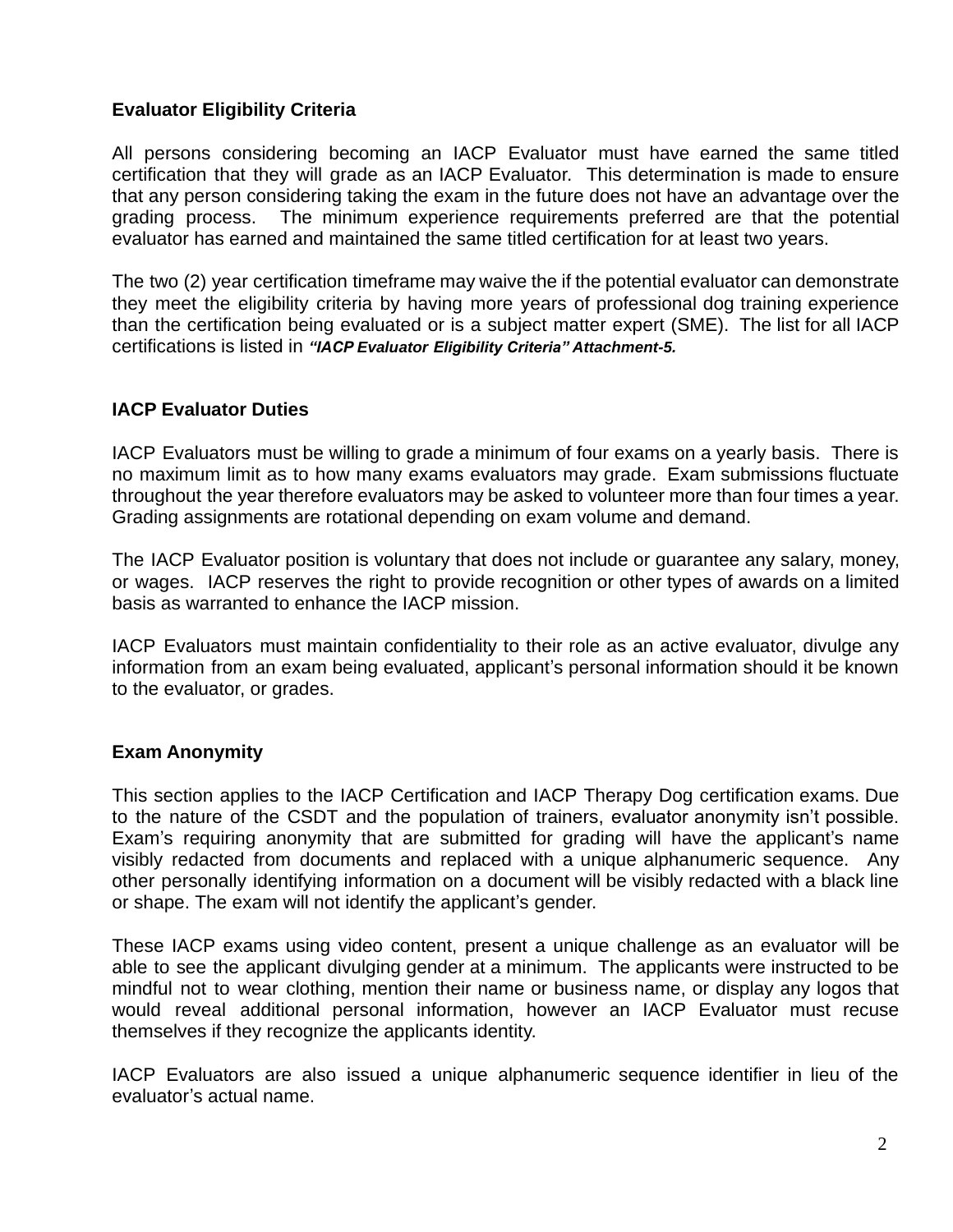In the event an IACP Evaluator notices that part of the exam inadvertently exposed the applicant's personal information such as the applicant's name, the business name, telephone number, or email address must stop grading the exam and immediately notify the IACP Exam Intake Officer (EIO), or committee chairperson governing the IACP Exam. The EIO will in turn notify the chairperson who will provide instructions moving forward. The Committee Chairperson or DO governing the IACP exam will make the final determination as to whether to assign the exam to another IACP Evaluator or allow the same evaluator to resume grading the exam.

The revelation of a person's name or business name does not automatically entail that the Evaluator recognizes or has identified who the test taker is as an individual (potential bias one way or the other). It will be the Chairperson and/or Designated Official of that committee to make the determination as to whether an evaluator knowing the test taker's name or business name compromises fair grading on a case-by-case basis. There may also be the rare occasion that the test taker may be a national or internationally well known (famous) personality, or simply known to all the evaluators, in which anonymity cannot be guaranteed. However, IACP Evaluators grade exams using established IACP grading policies, test key, rubric, or video ensure that all exams are objectively graded, thus providing physical evidence of a fair grade.

### **Grading Instructions**

IACP Evaluators should review the exam at least once, without commenting. Respond-as-you-go is a tough habit to break, but it can interrupt the flow of reading, creating frustration and comprehension problems. Problem papers (parts of the exam that are not clear) might disrupt the first reading. An option may be to set the problem papers aside and go back to them later. Taking breaks is also recommended so that an entire exam in one setting doesn't overwhelm the evaluator.

IACP Evaluators may choose their preferred method of how to "rate" the exam that best suits their reading and comprehension style.

The IACP Evaluator will grade each exam in accordance with the instructions and guidelines provided in the corresponding IACP Grading Policy for each exam. Grading policies include a scoresheet guide known as a *"rubric".* An exam rubric is a chart used in grading the exams including the narrative or video portions of the exams, such as journal entries in the CDT or video demonstrations in the CDTA. The rubric lists each of the grading criteria separately and defines the different performance levels within those criteria. IACP Evaluators must review the grading criteria before grading an exam. IACP Evaluators must know exactly what will be expected from the exam and how each grade will be differentiated from each other.

Any item that fails to explain in detail (as per exam instructions) resulting in a less than perfect score should have an associated statement question that points out what part of the detailed response that is missing from the grading criteria. The statement should be neutral, fact specific, or infer a different method be used. If the applicant's use of tools, equipment, methods, or techniques, does not conform to dog training standards, then thought-provoking questions may be added to encourage the applicant's self-improvement. This is especially beneficial to applicants who receive low grades or fail the exam on their first try.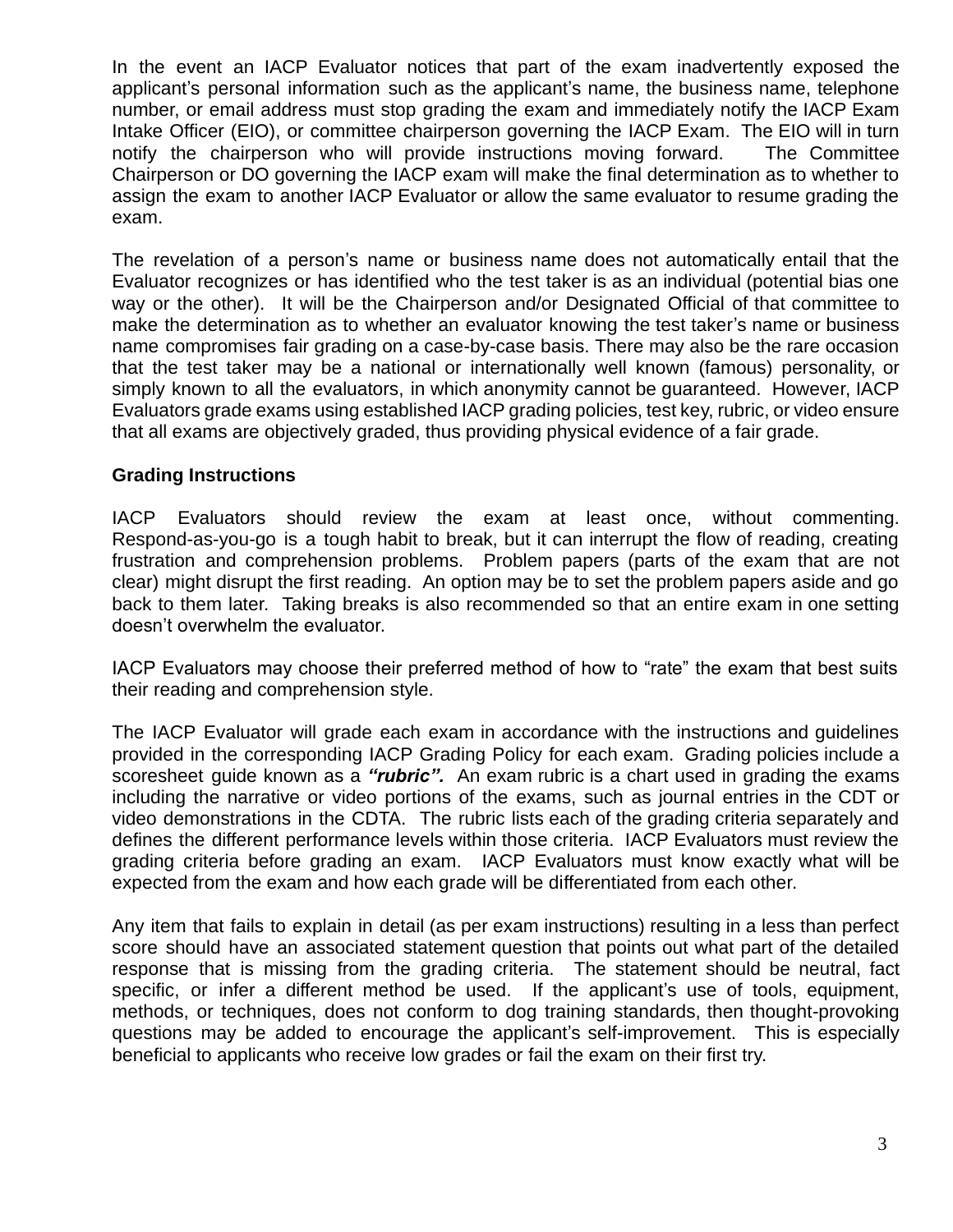*IE: Applicant "I showed the owner how to correctly place the pinch collar on the dog."*

*Evaluator Comment "You stated that you showed the owner how to correctly place the pinch collar on the dog, but you did not provide the details of how that collar was placed and sized.*

*Additional Question "How did you size and place the collar on the dog?*

#### **Evaluator Notes**

Inclusive to the rubric score, the notes section of the grade-sheet allows for evaluators to provide comments for the applicant. Evaluators must ensure that the comments are constructive, fair, and unbiased. IACP Evaluators should not reflect personal philosophy, should not be lenient, or harsh. IACP Evaluators should ensure that their commentaries can be defended (aligned with rubric criteria or dog training standards) if challenged.

IACP Evaluators are reminded that all notes, comments, commendations, and criticism must be done so with tact and diplomacy. The exam scoresheets, along with comments, are given back to the applicant with the intent of peer-to-peer constructive criticism. Comments will be addressed to the applicant, not to IACP officials. Address the applicant with a gender-neutral salutation, refrain from addressing the applicant as either he/she or him/her.

Suggestions on how to give positive criticism

- 1. Have clear objectives that are measurable
	- a. Establish what the best possible outcome of this critique should reflect.
	- b. Ensure that the critique has purposeful intention that does not leave the applicant feeling attacked or demeaned.
	- c. Employ tactfulness whereas the critique is told in a way that considers the applicant's feelings and reactions as a peer.
- 2. Create a neutral tone
	- a. Critiques should be statements of facts that do not have a condescending, insulting, sarcastic, jokingly, or opinionated tone.
	- b. The criticism should not be judgmental or confrontational.
	- c. Above all, the critique should reflect the criticism coming from a person who demonstrates the utmost respect and professionalism.
- 3. Use fewer words with more meaning.
	- a. Keep the critique brief and to the point.
	- b. Plan how to write the critique in a manner that the applicant can walk away with a clear direction on how to improve.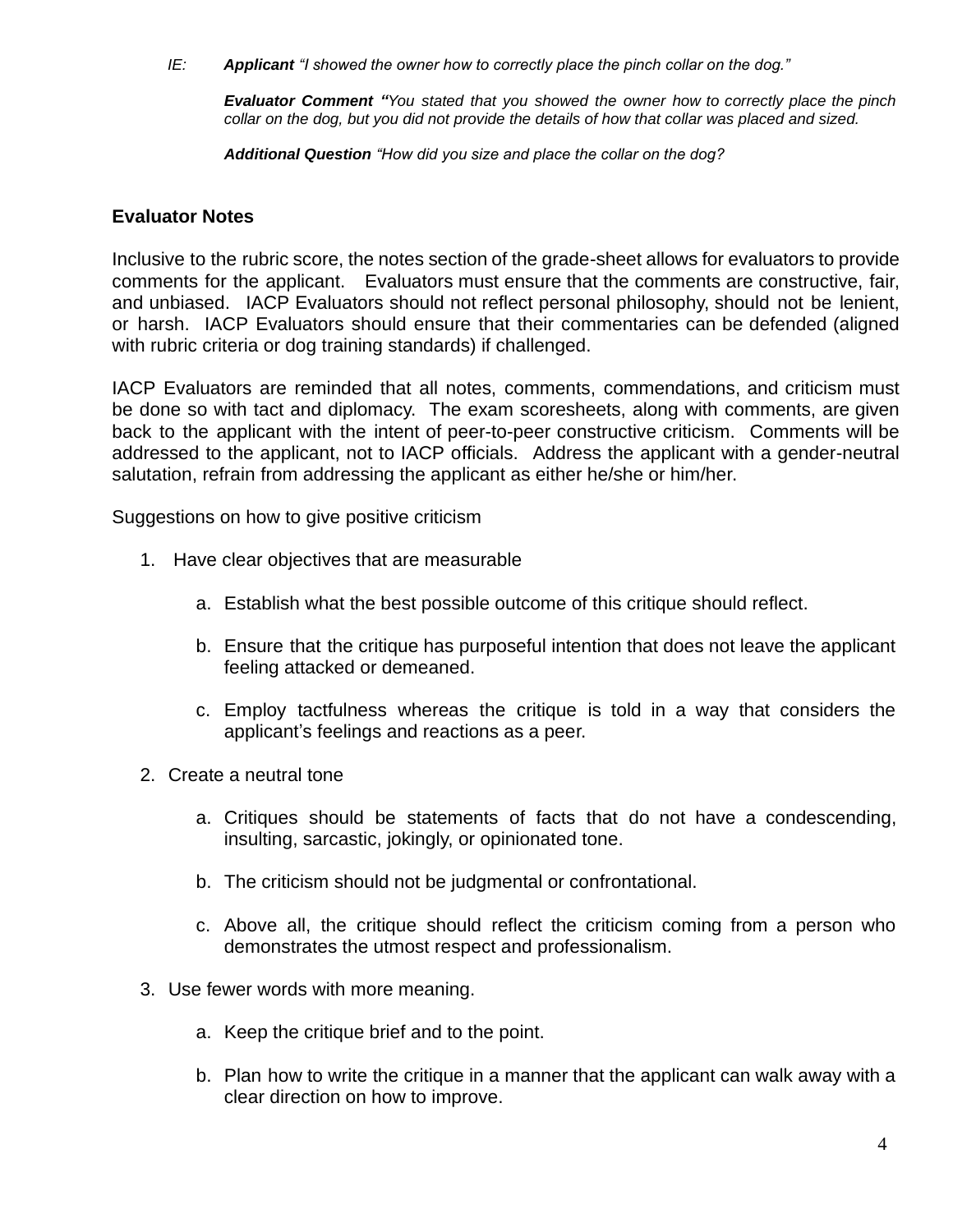- 4. Align the criticism with the exam grade goals.
	- a. Criticism may include suggestions that may help the applicant achieve their desired objectives.
	- b. Criticism may point out specific quotes from the exam instructions that show the applicant where they failed to provide the information "as instructed in the guidelines".
	- c. Criticize the issue, not the applicant.
- 5. Encourage self-critique.
	- a. Criticism may include a hypothetical scenario from an objective viewpoint that would require the applicant to draw their own conclusion different from the one they presented in the exam.
	- b. Criticism should be provided as a professional courtesy that gives the applicant an opportunity for self-improvement.

### **Evaluator Suspension, Removal, or Termination**

Learning to become an IACP Evaluator is a complex process. All IACP policies attempt to provide guidelines that will help expedite the learning curve. The CC is dedicated to helping all IACP Evaluators succeed in their endeavors. If an IACP Evaluator becomes unable to perform duties due to time constraints or life events, that evaluator is to inform their committee Chairperson in writing. If an IACP Evaluator has demonstrated their unwillingness to comply with the Evaluator Duties and Grading Criteria that Evaluator may be subject to suspension or termination as an IACP Evaluator.

In the event an IACP Evaluator falls in this category, they will receive a letter of *"IACP Evaluator Status Change Notification" (Attachment-4).*

## **IACP Evaluator Disputes**

Any IACP Evaluator applicant or IACP Evaluator with a status change notification who feels the need to dispute any parts of this policy or final grade are encouraged to initiate a formal dispute in accordance with the IACP Certification Dispute Policy. The Dispute Policy is posted on the IACP website or you may contact the IACP and request for an [electronic](mailto:certification@canineprofessionals.com) copy at

#### **[certification@canineprofessionals.com](mailto:certification@canineprofessionals.com)**.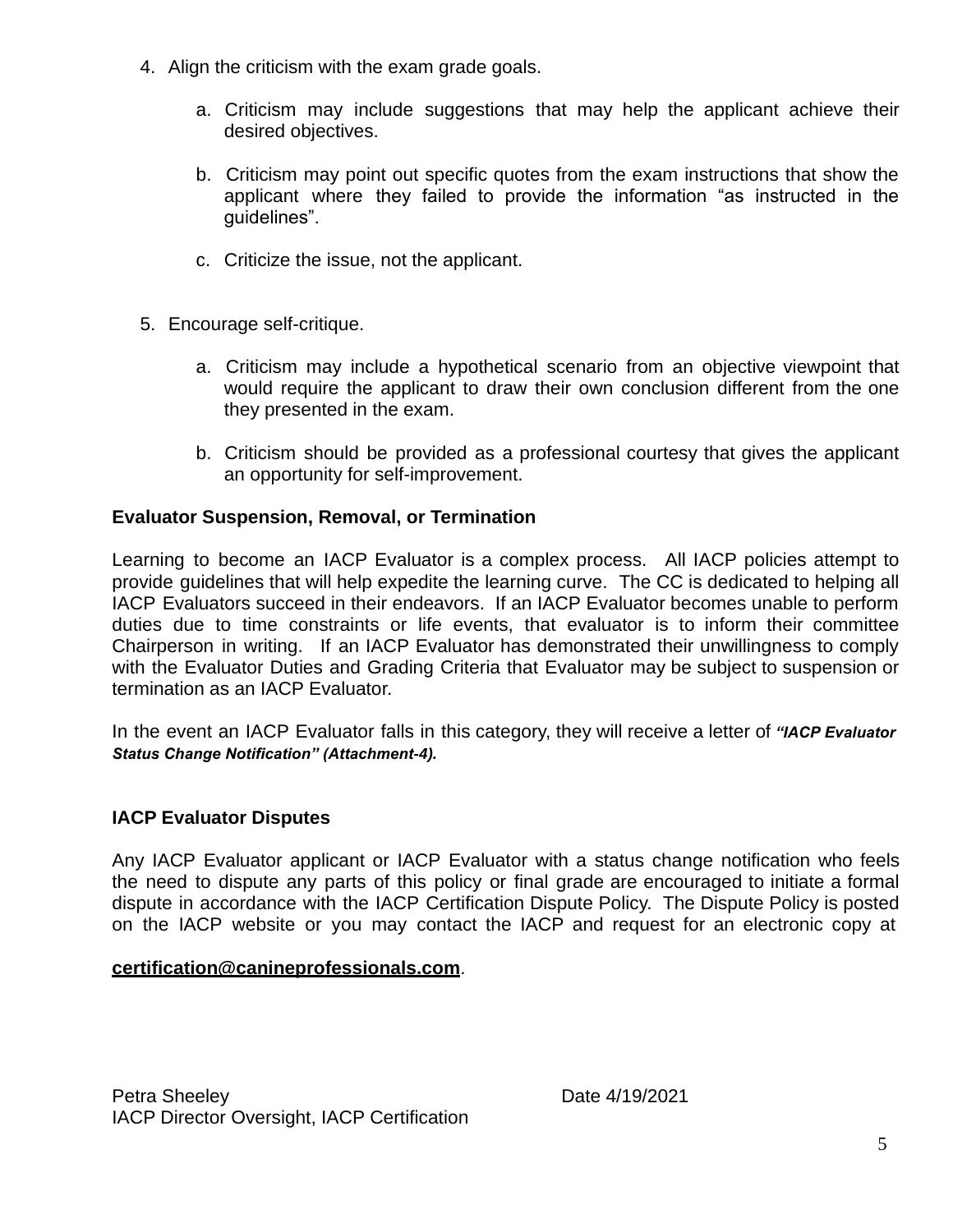

## **IACP Evaluator Application Form**

|                                                                                                                                                                                               | (IACP Member number, if applicable)                                                                             |  |  |  |
|-----------------------------------------------------------------------------------------------------------------------------------------------------------------------------------------------|-----------------------------------------------------------------------------------------------------------------|--|--|--|
|                                                                                                                                                                                               |                                                                                                                 |  |  |  |
|                                                                                                                                                                                               | Telephone: 2000                                                                                                 |  |  |  |
| acknowledgement of the rules and conditions of being an IACP Evaluator by initialing each item,                                                                                               | I hereby submit this IACP Evaluator application for IACP review and approval which includes the following       |  |  |  |
| [ ] I understand that this is a voluntary position that does not include salaries, monies, or wages                                                                                           |                                                                                                                 |  |  |  |
| [ ] l agree to maintaining confidentiality of; (1) exam applicants personal information and grades,<br>should it be inadvertently made known to me, and (2) my own anonymity as an evaluator. |                                                                                                                 |  |  |  |
| [ ] I understand that I must be available to grade at least four (4) IACP Exams on a yearly basis                                                                                             |                                                                                                                 |  |  |  |
| [ ] I understand that grading assignments are rotational depending on exam volume and demand                                                                                                  |                                                                                                                 |  |  |  |
| [ ] I have enclosed the signed documents attached to this application.                                                                                                                        |                                                                                                                 |  |  |  |
| List all current IACP certification titles you hold: ____________________________                                                                                                             |                                                                                                                 |  |  |  |
|                                                                                                                                                                                               | List your areas of dog training expertise and years of professional dog training experience (in ranking order), |  |  |  |
|                                                                                                                                                                                               |                                                                                                                 |  |  |  |
| Submit this application for processing to:<br>certification@canineprofesionals.com                                                                                                            |                                                                                                                 |  |  |  |
| Signature                                                                                                                                                                                     | Date signed                                                                                                     |  |  |  |
| <b>Attachments:</b><br><b>IACP Volunteer Application</b><br>IACP Acknowledgement and Confidentiality Agreement                                                                                |                                                                                                                 |  |  |  |
| For Office Use Only                                                                                                                                                                           |                                                                                                                 |  |  |  |
| Member validated: [ ] Yes [<br>] No                                                                                                                                                           | Certifications validated: [ ] Yes [<br>1 No                                                                     |  |  |  |

| Committee Chairperson, concurrence: [ ] Yes [ ] No |                                 | Experience Validated: [ ] Yes [ ] No |  |
|----------------------------------------------------|---------------------------------|--------------------------------------|--|
| Applicant Approved: [ ] Yes [ ] No                 | Letter of Notification sent on: |                                      |  |

*(version 4/25/2021)* **Attachment-1**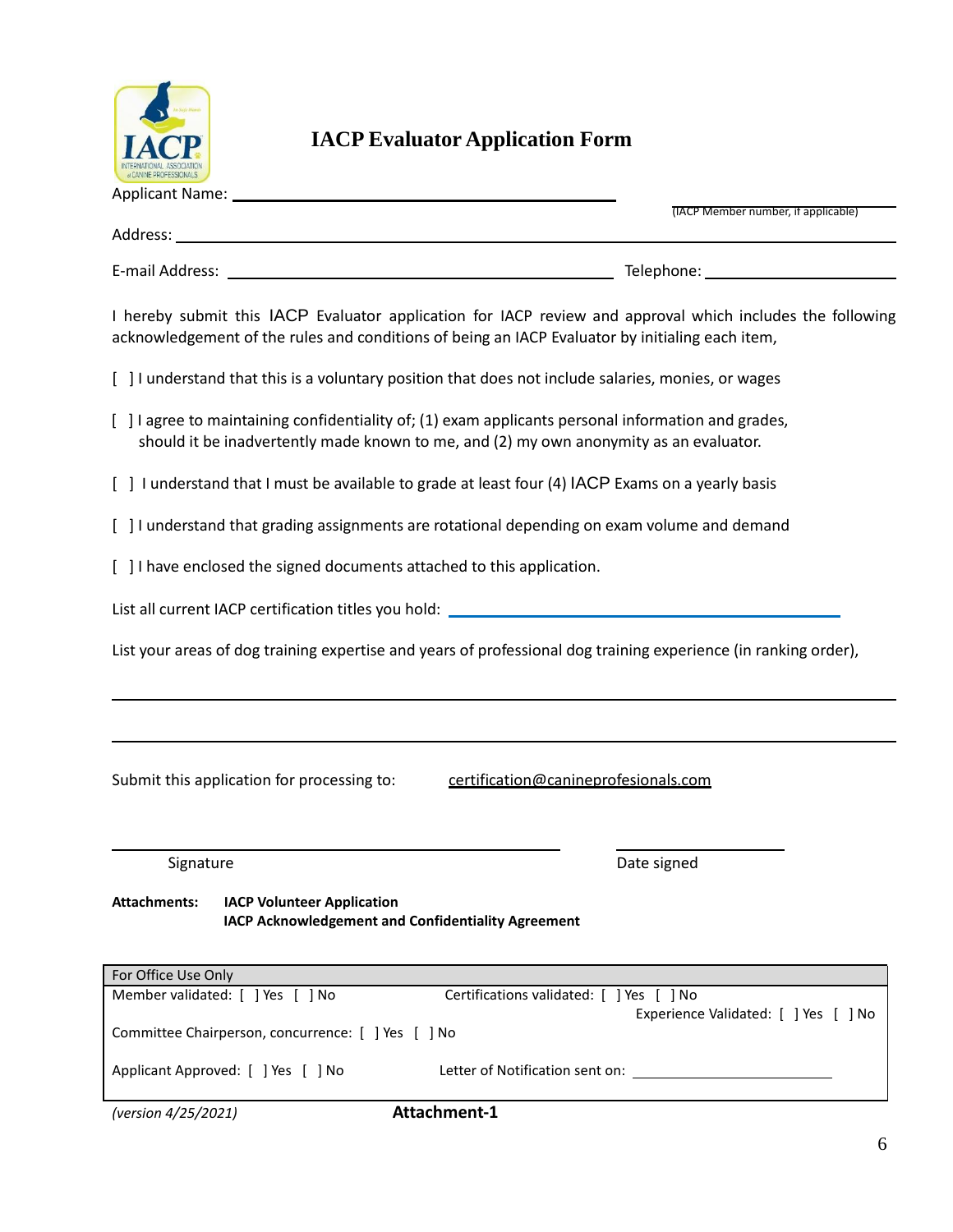

DATE: *(date)*

FROM: *(name & title)* Chairperson, IACP Certification

TO: *(applicant name and IACP member number if applicable)*

SUBJECT: Welcome Letter

It is with great pleasure that IACP Education and Certification welcomes you as an IACP Evaluator for the following listed IACP certification exams,

- [ ] CDT Certified Dog Trainer
- [ ] CDTA Certified Dog Trainer Advanced
- [ ] PDTI Professional Dog Trainer Instructor
- [ ] TDC Therapy Dog Certification

Your assigned Exam Anonymity Number for use on IACP Exams is:

- [ ] CSTD Certified Service Dog Trainer
- [ ] PAT-Administrator

IACP is aimed at becoming the premier dog training certification organization by setting up a wide network of diverse evaluators such as you. We look forward to a long-term working relationship as a vital team member that helps IACP achieve its mission.

Please read and become familiar with the attached IACP policies that provide the description, instructions, and procedures for the IACP exams you are approved to rate and the IACP administration process for each exam.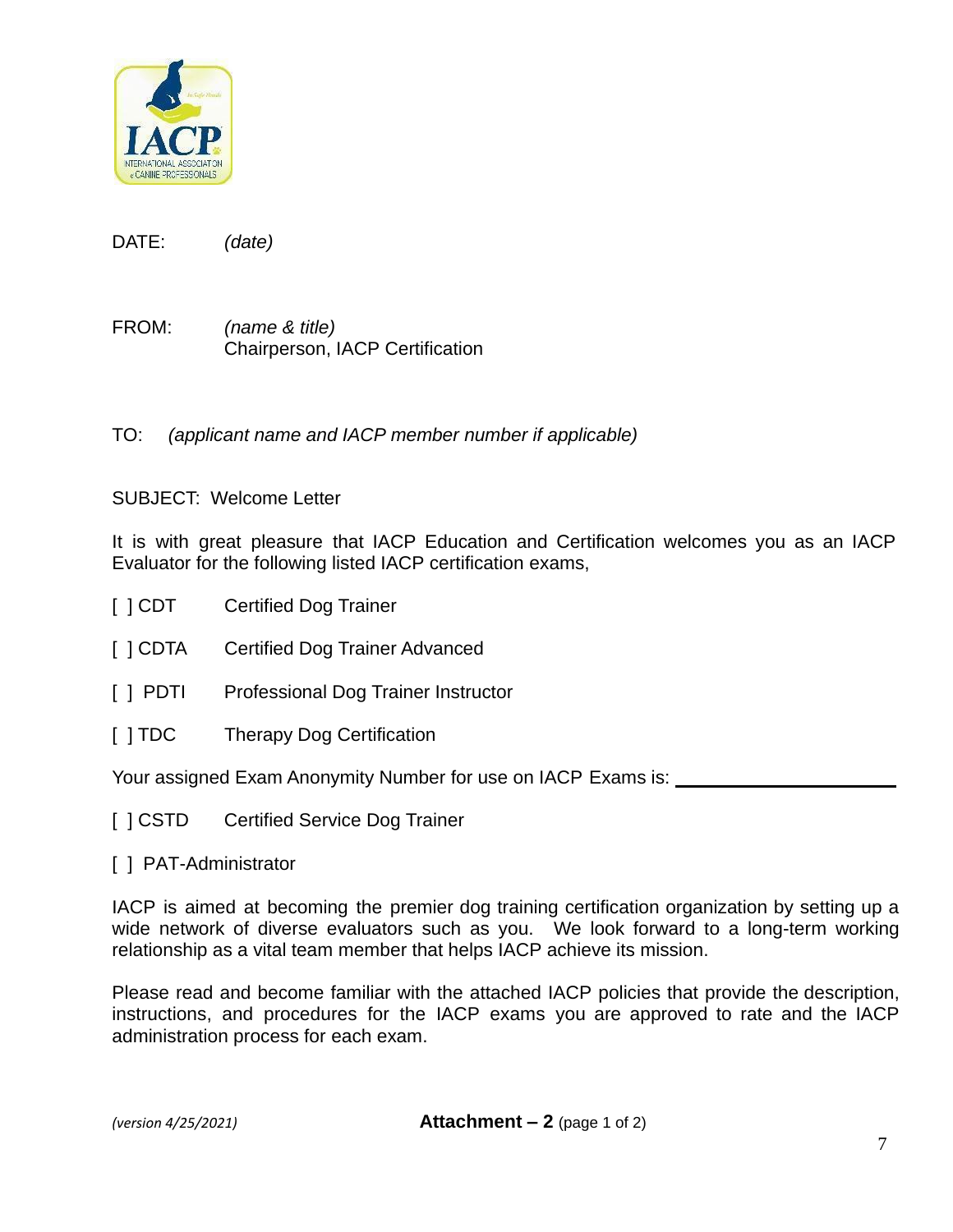### **Attachments**

- **IACP Evaluator Policy** *(insert date)*
- **IACP Exam Administration Policy** *(insert date)*
- **IACP Exams,** *check applicable exams*
- [ ] **Certified Dog Trainer (CDT) Exam v1.9** *(9/720)\_updated 9/25/20* **CDT Exam Grading Policy** *(12/1/20)*
- [ ] **Certified Dog Trainer Advanced (CDTA) Exam v1.2** *(insert date)* **CDTA Exam Grading Policy** *(insert date)*
- [ ] **Professional Dog Trainer Instructor (PDTI) Exam v1.2** *(insert date)* **PDTI Exam Grading Policy** *(insert date)*
- [ ] **Professional Dog Trainer Instructor (PDTI) Exam v1.2** *(insert date)* **PDTI Exam Grading Policy** *(insert date)*
- [ ] **Certified Service Dog Trainer (CSTD) Exam** *(insert date)* **CSTD Exam Grading Policy** *(insert date)*
- [ ] **Therapy Dog Certification (TDC) Exam** *(insert date)* **TDC Exam Grading Policy** *(insert date)*
- [ ] **PAT-Administrator**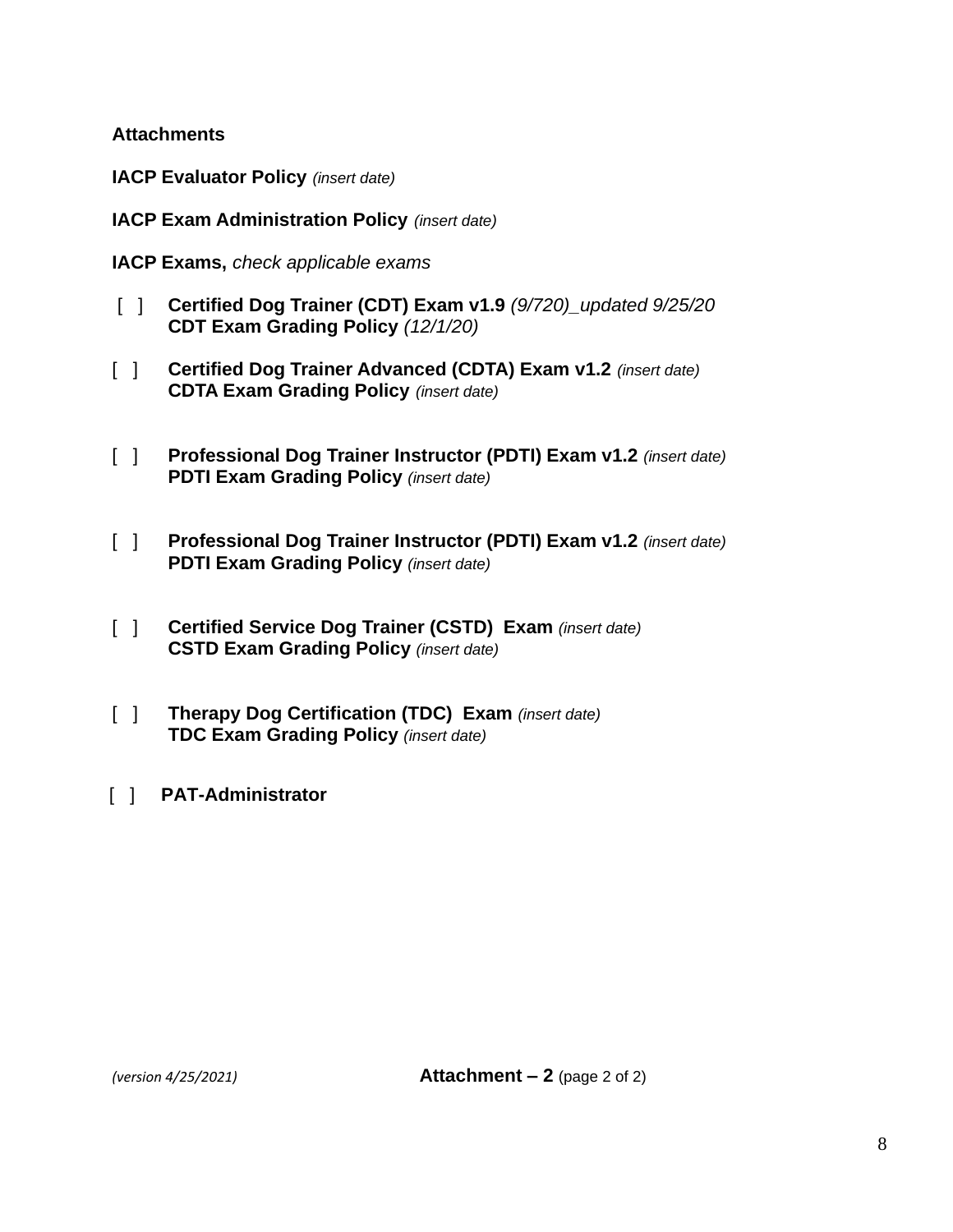

DATE: *(date)*

FROM: *(name & title)* Chairperson, IACP Certification

TO: *(applicant name and IACP member number if applicable)*

SUBJECT: Non-Selection Letter

We regret to inform you that your IACP Evaluator application cannot be accepted at this time.

*(provide a detailed description of the reason why and if applicable, what the applicant needs to include for a re-submission at a future date)*

If you feel the need to dispute the non-acceptance/rejection, you may initiate a dispute a formal dispute in accordance with the IACP Education and Certification Dispute Policy within 10 business days from receipt of this letter.

## **Attachments**

**IACP Certification Dispute Policy** (*insert current policy date)*

*(version 4/25/2021)* **Attachment – 3**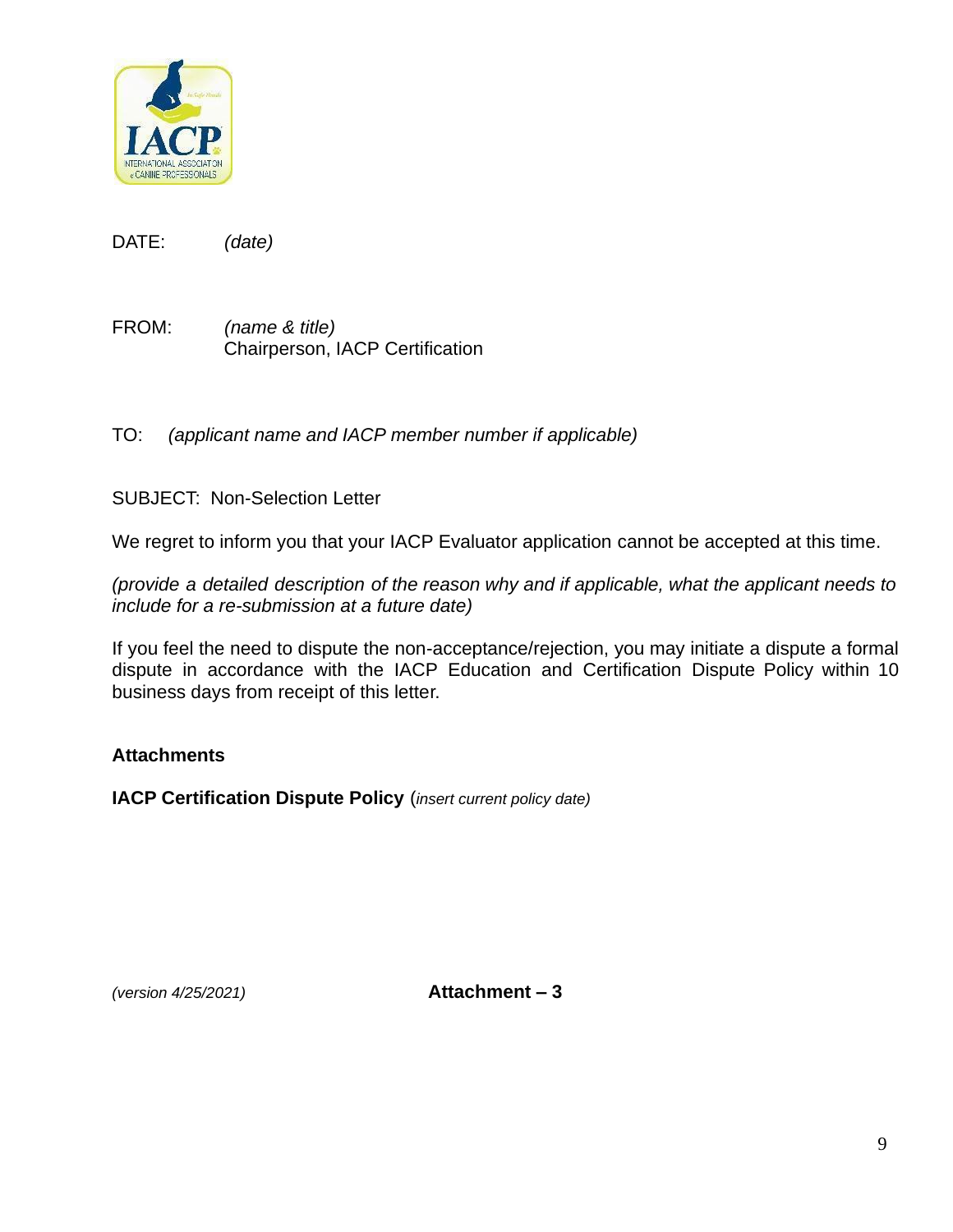

DATE: *(date)*

FROM: *(name & title)* Chairperson, IACP Certification

TO: *(Evaluator name)*

SUBJECT: Evaluator Status Change Notification

We regret to inform you that your IACP Evaluator status will be (insert action taken) effective (insert effective date).

*(Please provide detailed description (justification) of the reason why, including but not limited to: citing policy, dates of occurrence, supporting documentation, etc. If suspension: include effective dates. If terminated, must also include how the conduct "impedes" IACP mission or Code of Conduct).*

Please note that this letter does not affect your IACP membership, or membership standing within IACP. If the reason for this notification may inadvertently affect your IACP membership, the process was not initiated by the IACP Education and Certification Committee. The IACP Evaluator names and their services remain anonymous. Any request pertaining to this matter must follow IACP policies to request the information and legally eligible to receive the information.

If you feel the need to dispute the change of IACP Evaluator status, you may initiate a dispute a formal dispute in accordance with the IACP Education and Certification Dispute Policy within 10 business days from receipt of this letter.

## **Attachments**

**IACP Certification Dispute Policy** (*insert current policy date)* 

*(version 4/25/2021)* **Attachment – 4**